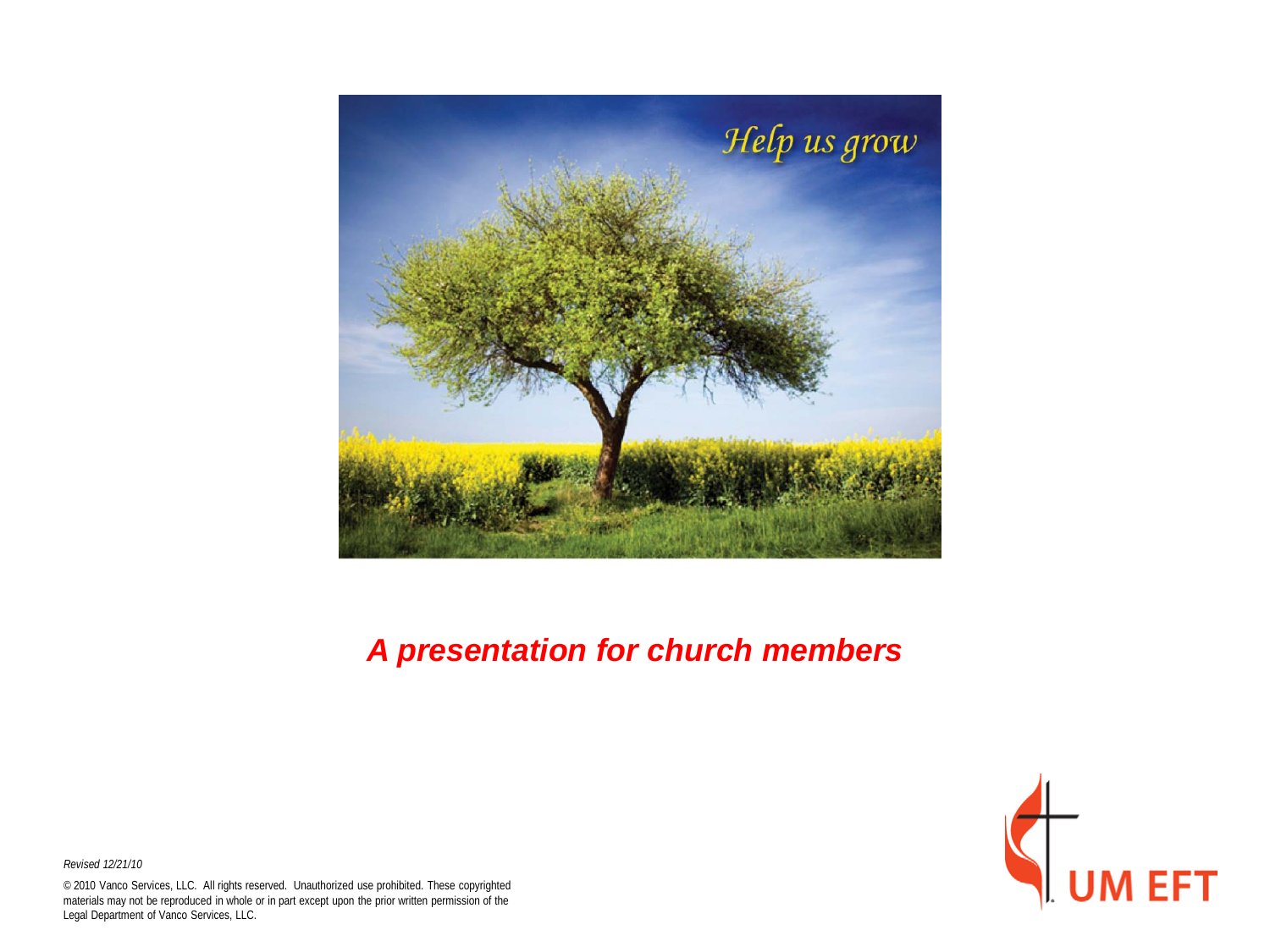

### *Before we begin*

This presentation was prepared to be used by many different United Methodist congregations. It briefly describes the most popular giving methods available through the UM EFT program. Since not all churches offer every possible method, please inquire about the specific options that are available to you.

*Revised 12/21/10*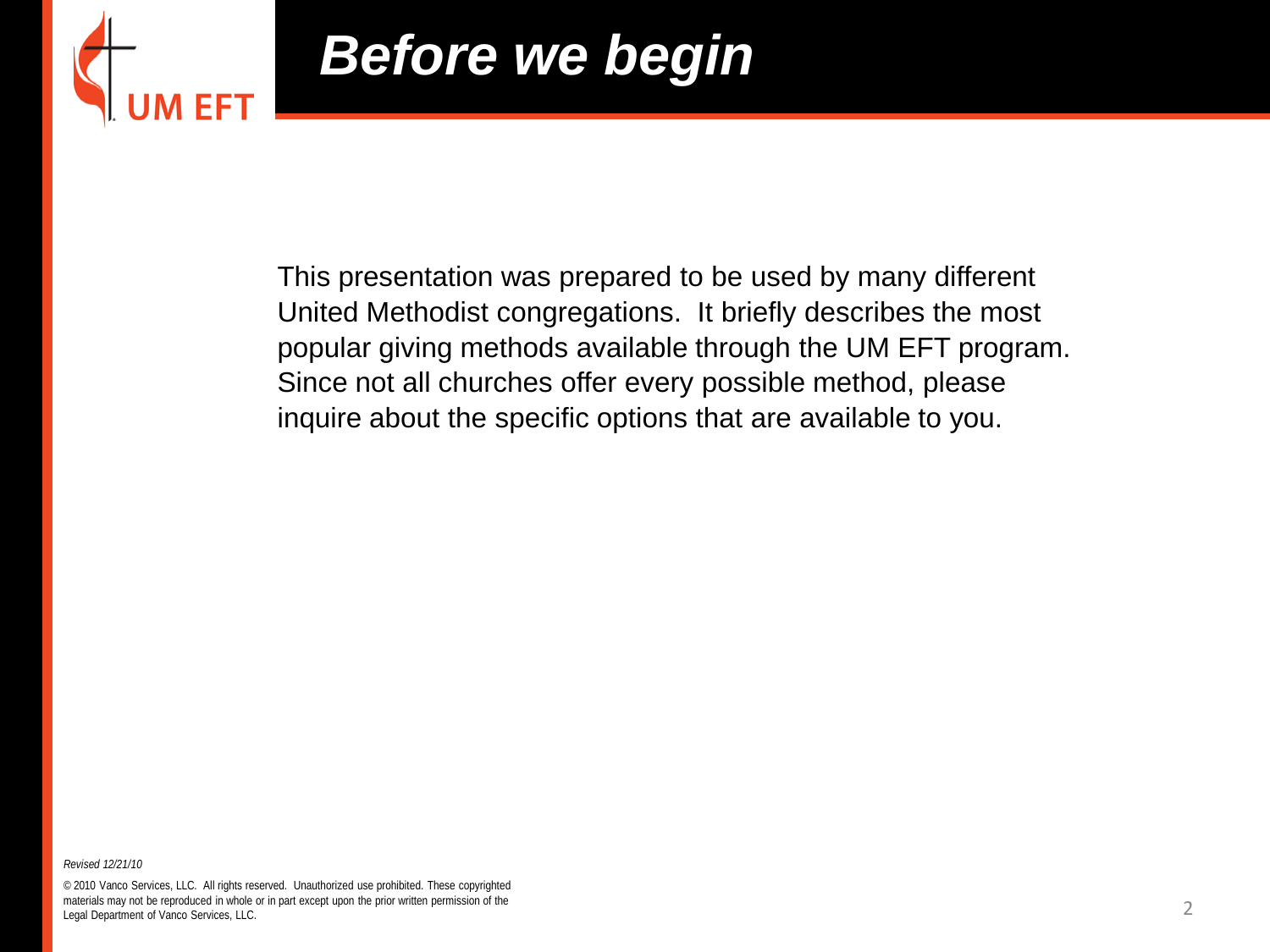

- *What is UM EFT?*
- *Why participate in UM EFT?*
- *Getting started*
- *Frequently asked questions*

*Revised 12/21/10*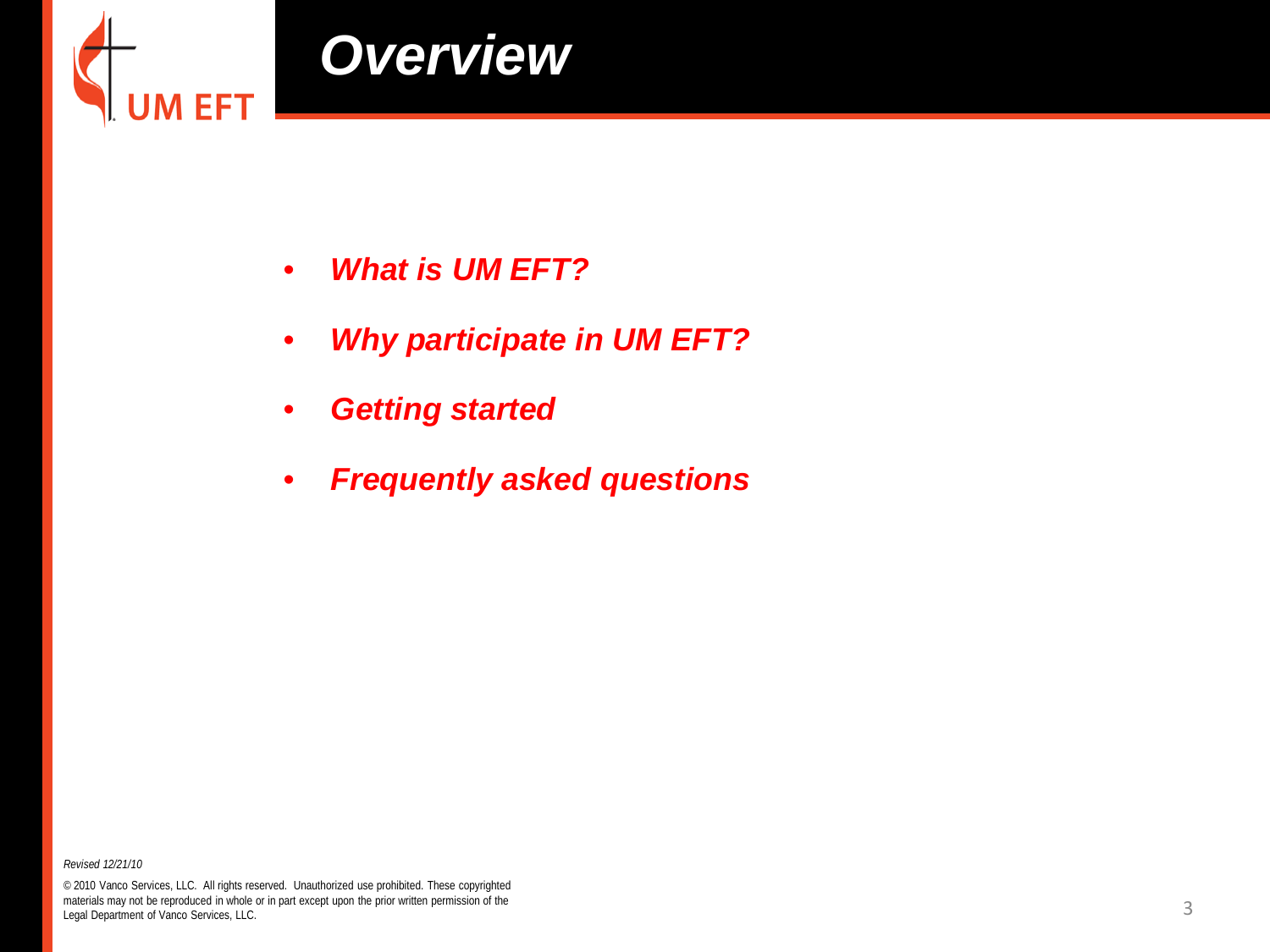

# *What is UM EFT?*

UM EFT is an electronic giving program offering church members a convenient, safe and simple way to make regular church offerings without the need to write checks, carry cash or prepare envelopes.

UM EFT works the same as the automatic payment methods used by many families to make mortgage or utility payments—and to receive payroll earnings or social security income.



*Revised 12/21/10*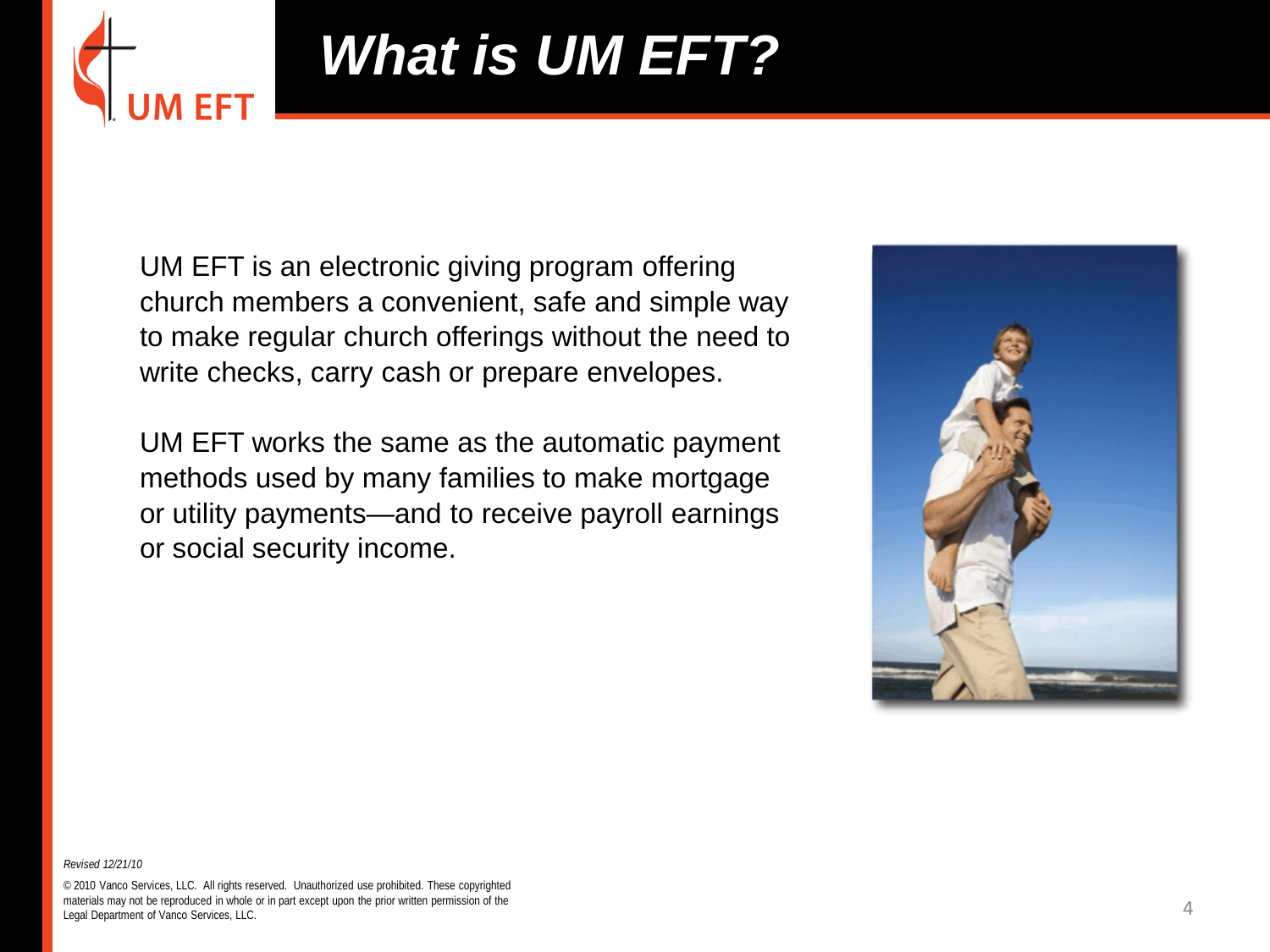

#### *It's good for you!*



*Revised 12/21/10*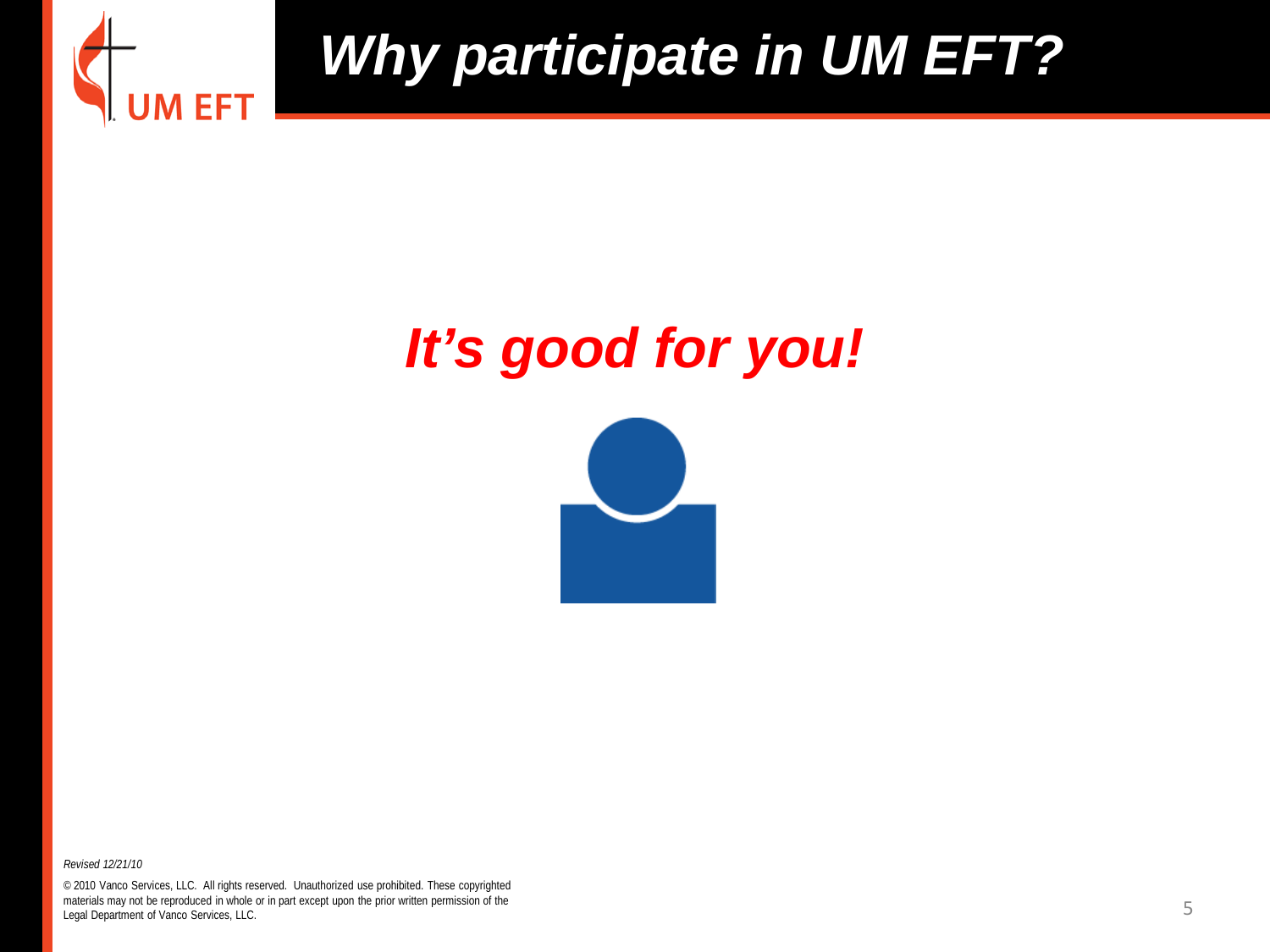

#### **Provides convenience for you**

 $\triangleright$  There is no need to write checks or bring cash to church when contributions are made automatically. Your contributions are transmitted electronically and are deposited directly into the church bank account.



*Revised 12/21/10*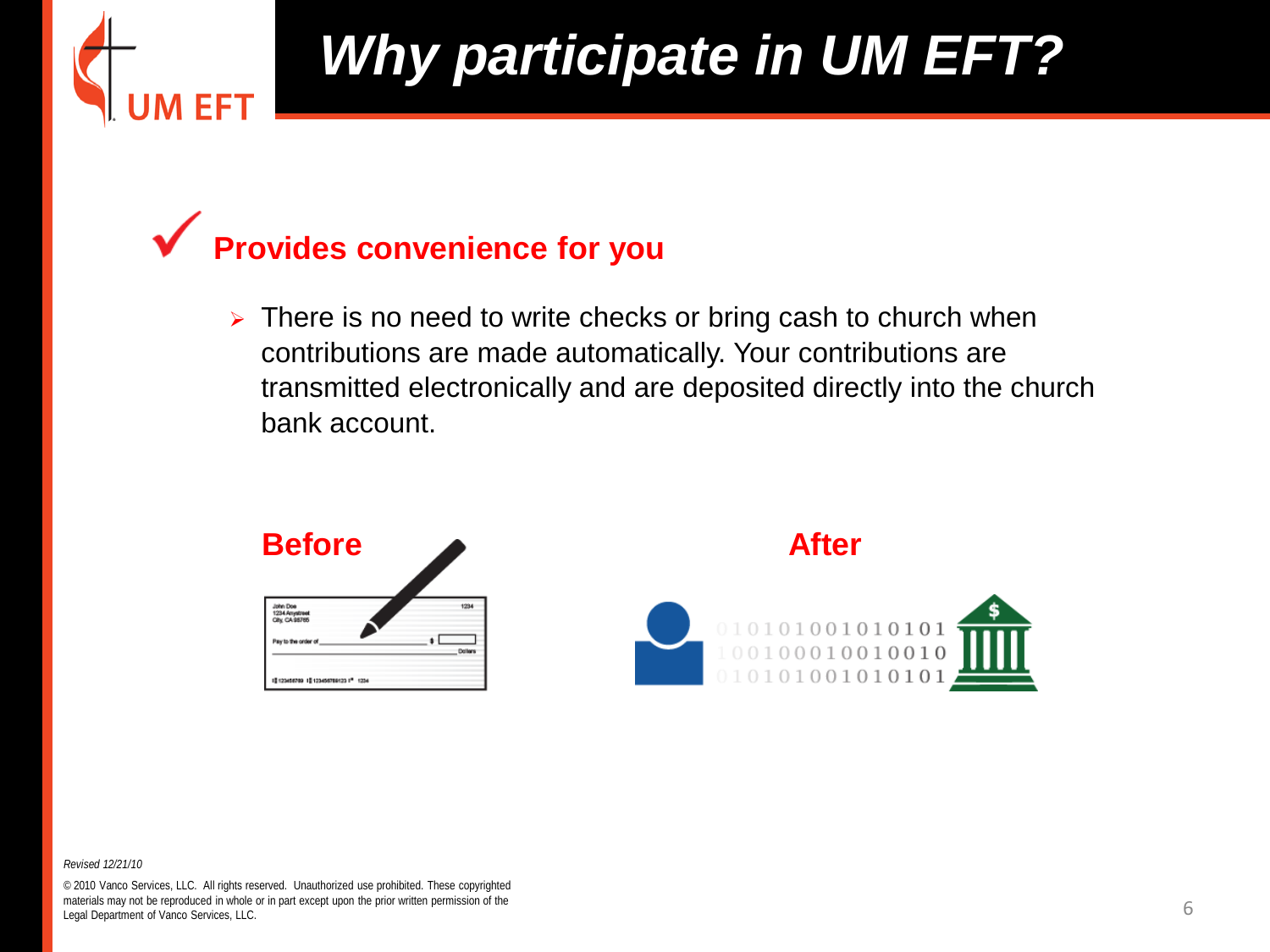

**Keeps you on track with stewardship commitments** 

Scheduled, automated offerings prevent you from falling behind on financial pledges.



010101001010101 100100010010010 010101001010101

*Revised 12/21/10*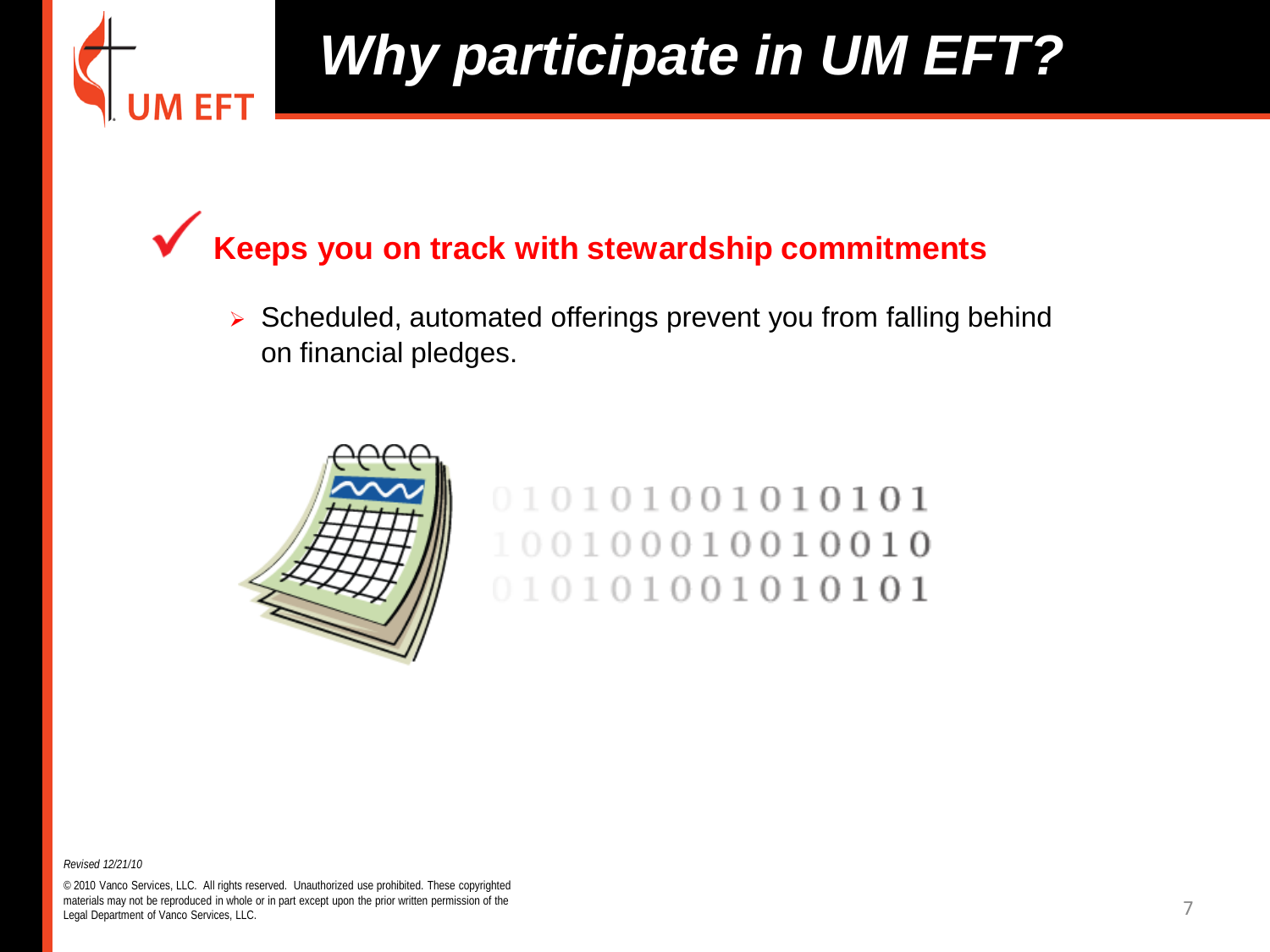

#### **Guarantees your uninterrupted support**

 $\triangleright$  Even the most committed churchgoers will occasionally miss services—and weekly offerings—due to illness, poor weather or vacation.



*Revised 12/21/10*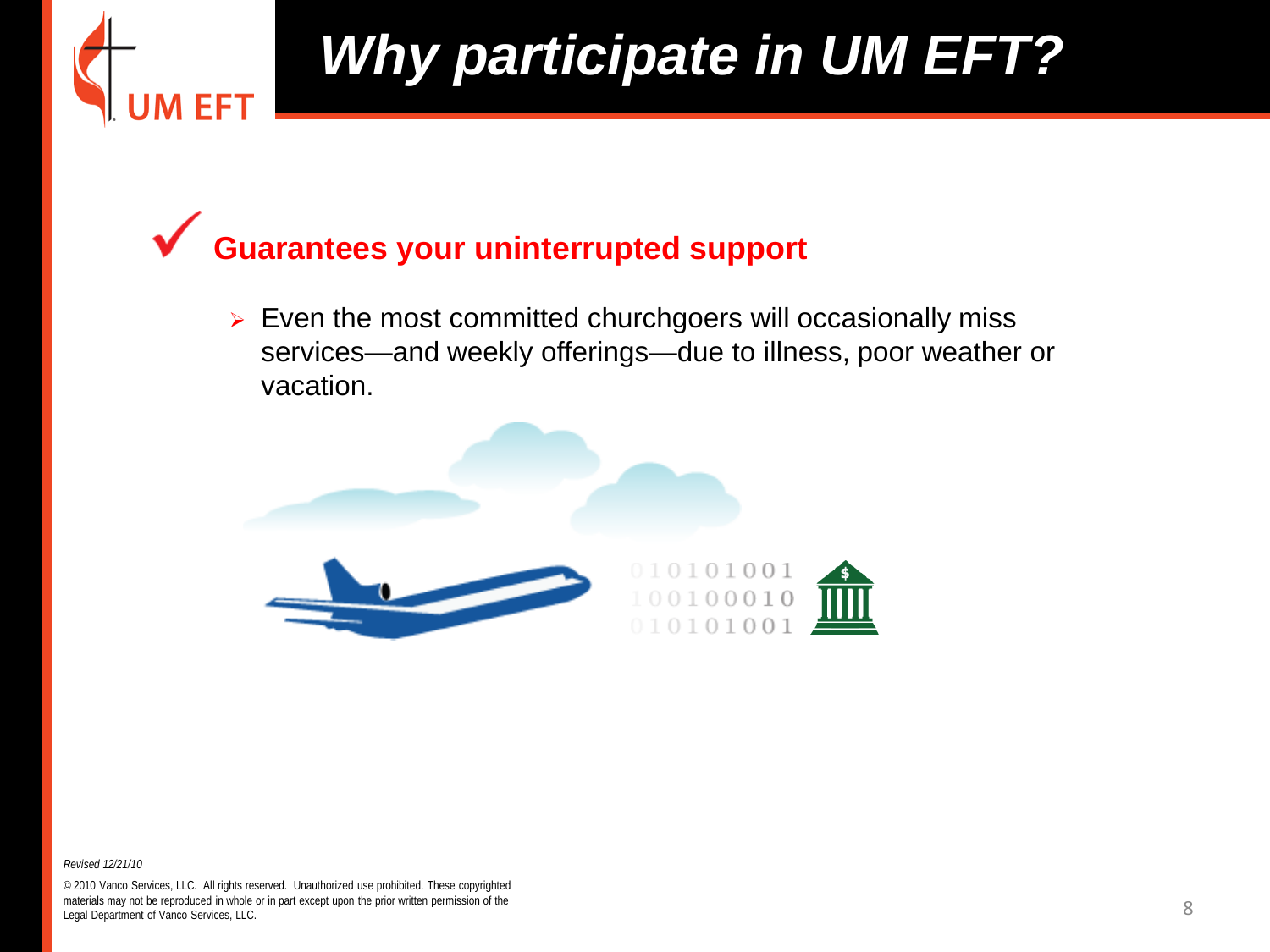

**Provides you with today's most popular payment methods**

 Many families—especially young families—rarely write checks or carry cash.



*Revised 12/21/10*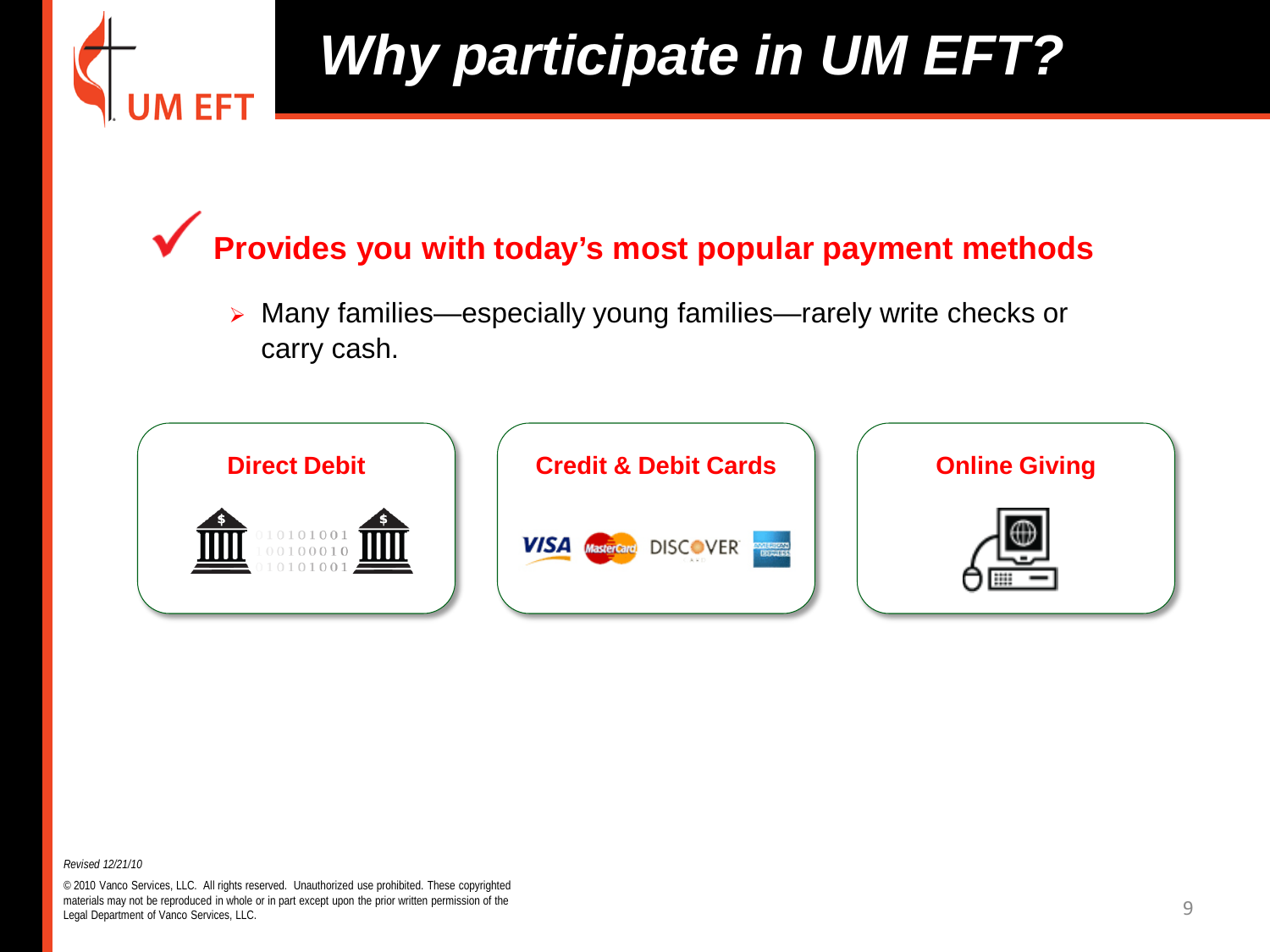

#### *It's good for our church!*



*Revised 12/21/10*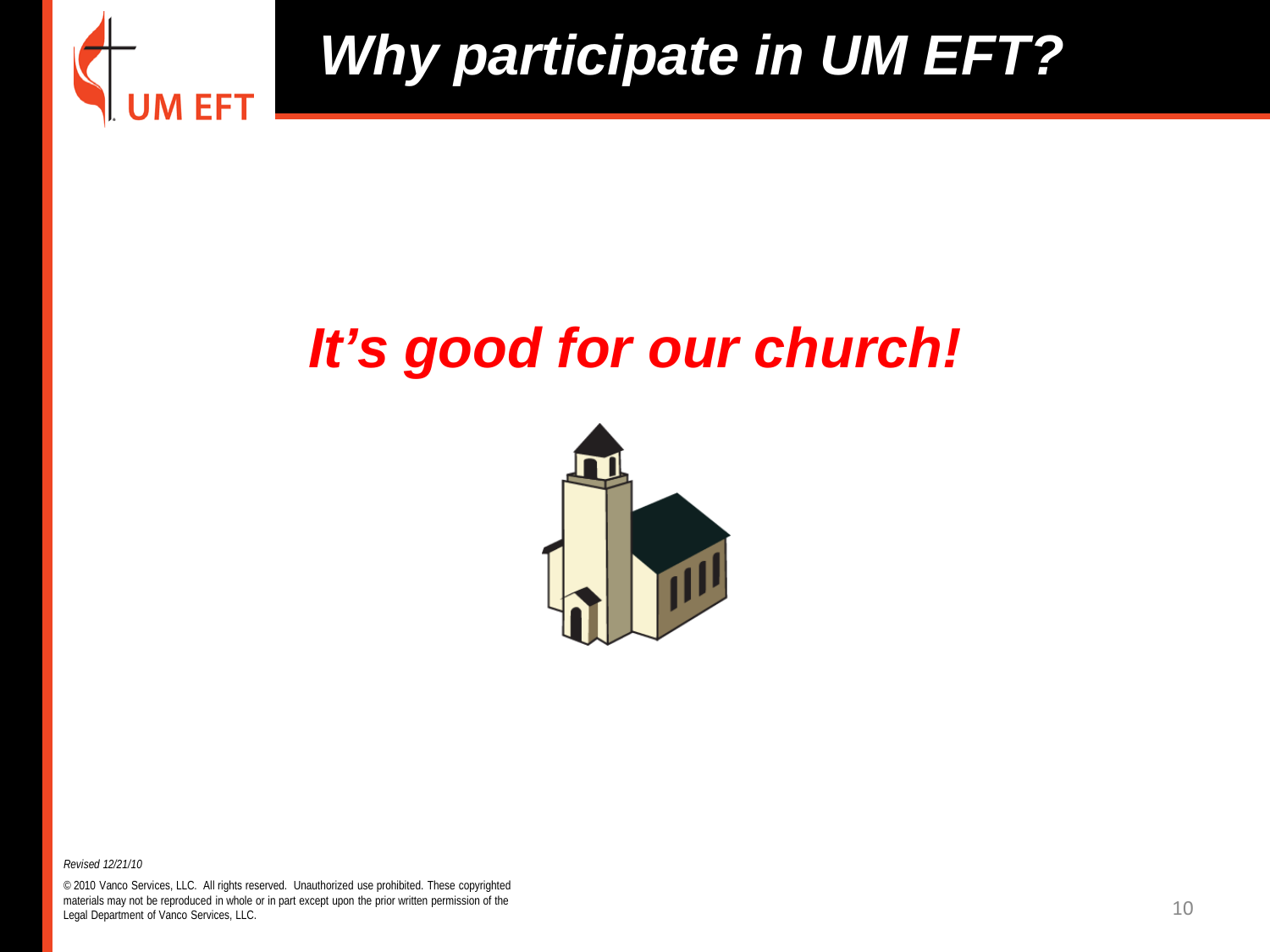

#### **Provides much-needed donation consistency for our church**

- $\triangleright$  Seasonal donation slump is reduced
- $\triangleright$  Financial forecasting is improved
- $\triangleright$  Planning can proceed with confidence



#### *Revised 12/21/10*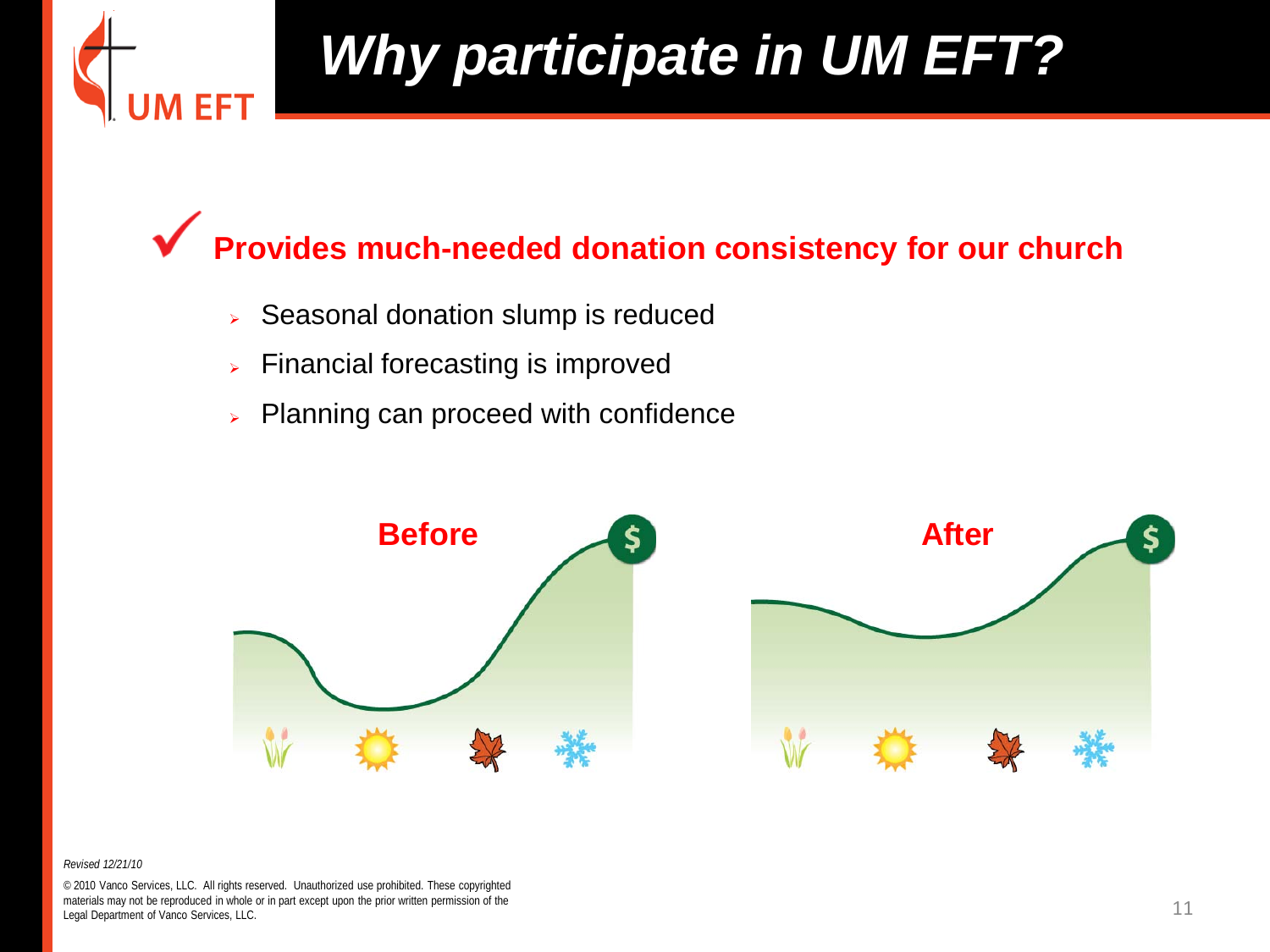

#### **Saves church staff time**

 $\triangleright$  As the effort required to process cash and check donations decreases, the efficient use of staff time increases!



*Revised 12/21/10*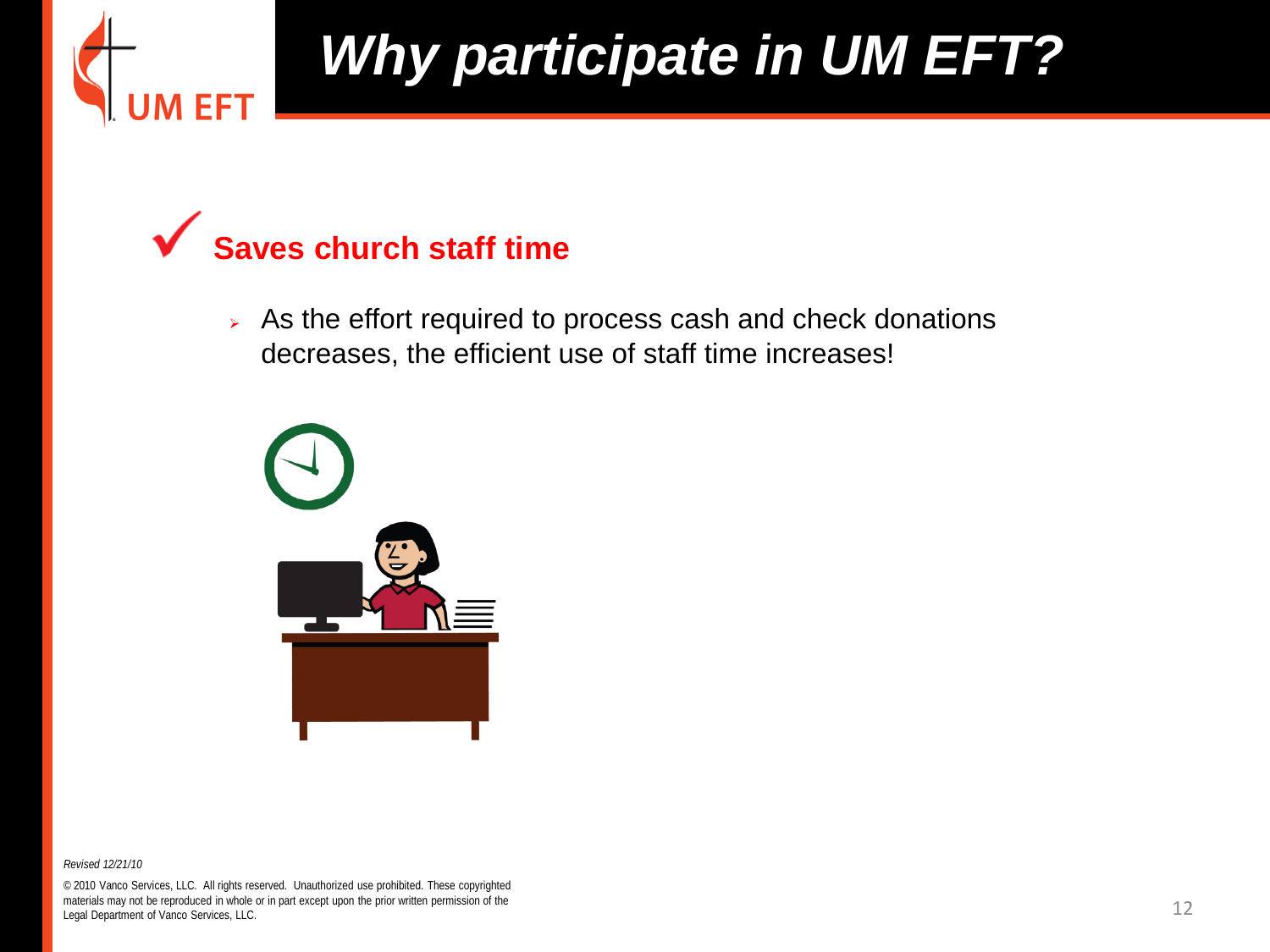

#### **Adds greater security in the church office**

 $\triangleright$  Reduces handling of checks and cash.



*Revised 12/21/10*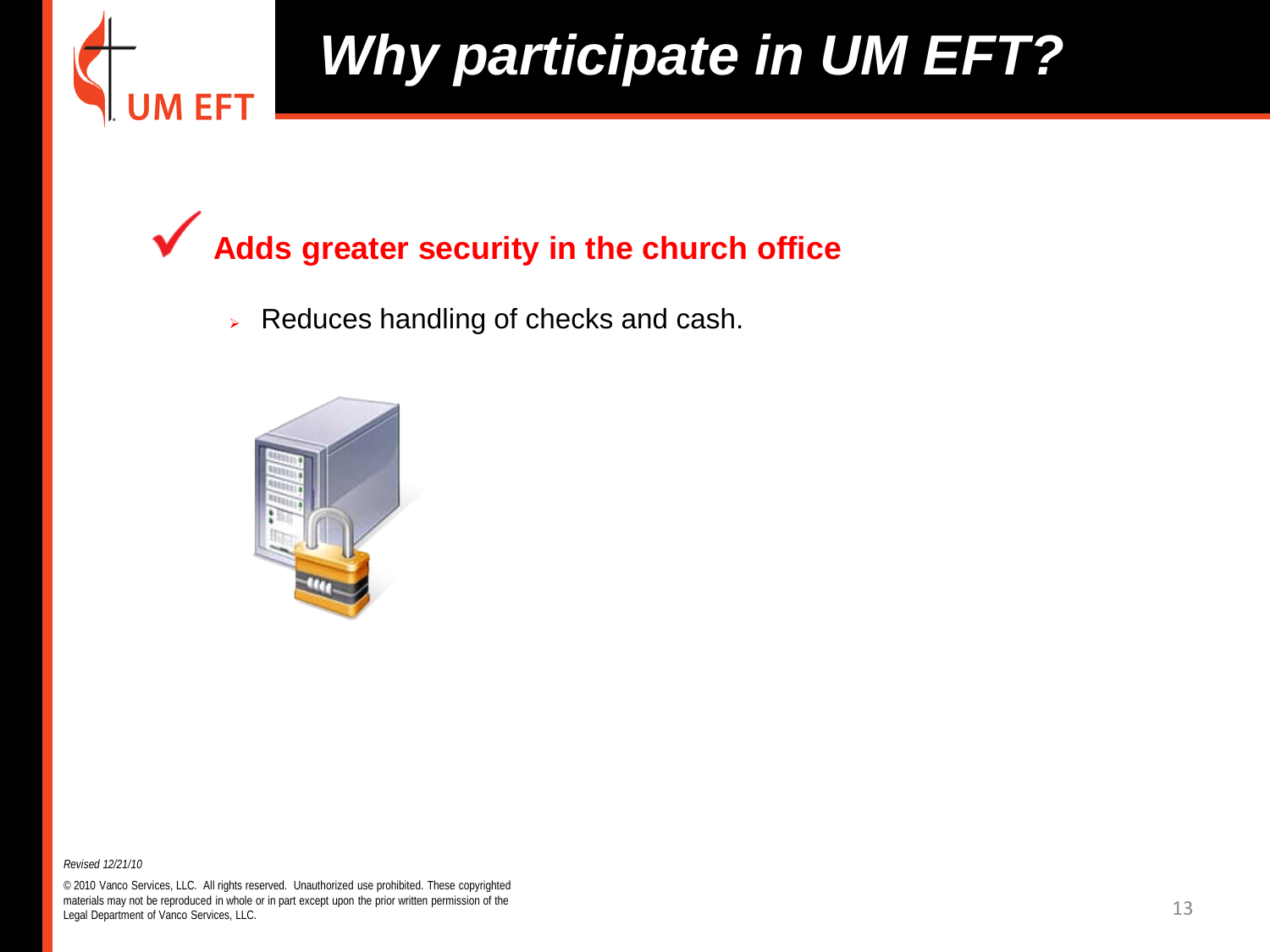

**Has a positive impact on the environment**

 $\triangleright$  Donating electronically reduces the amount of natural resources consumed in the production, transportation, processing and disposal of paper checks.



*Revised 12/21/10*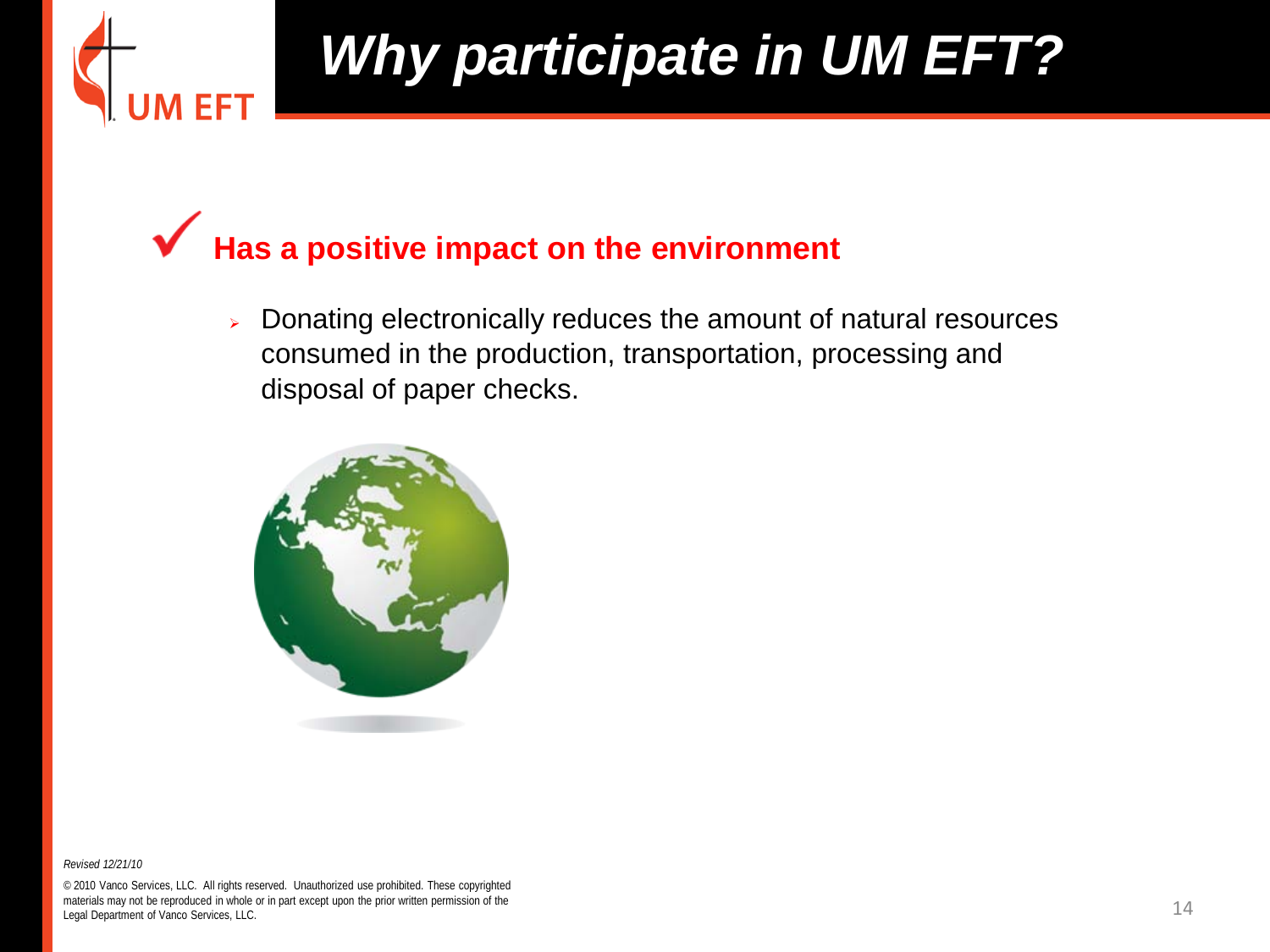

### *Getting started*



#### **1. Select an authorization method**



*\* Ask if online giving and text giving are currently available.*

*Revised 12/21/10*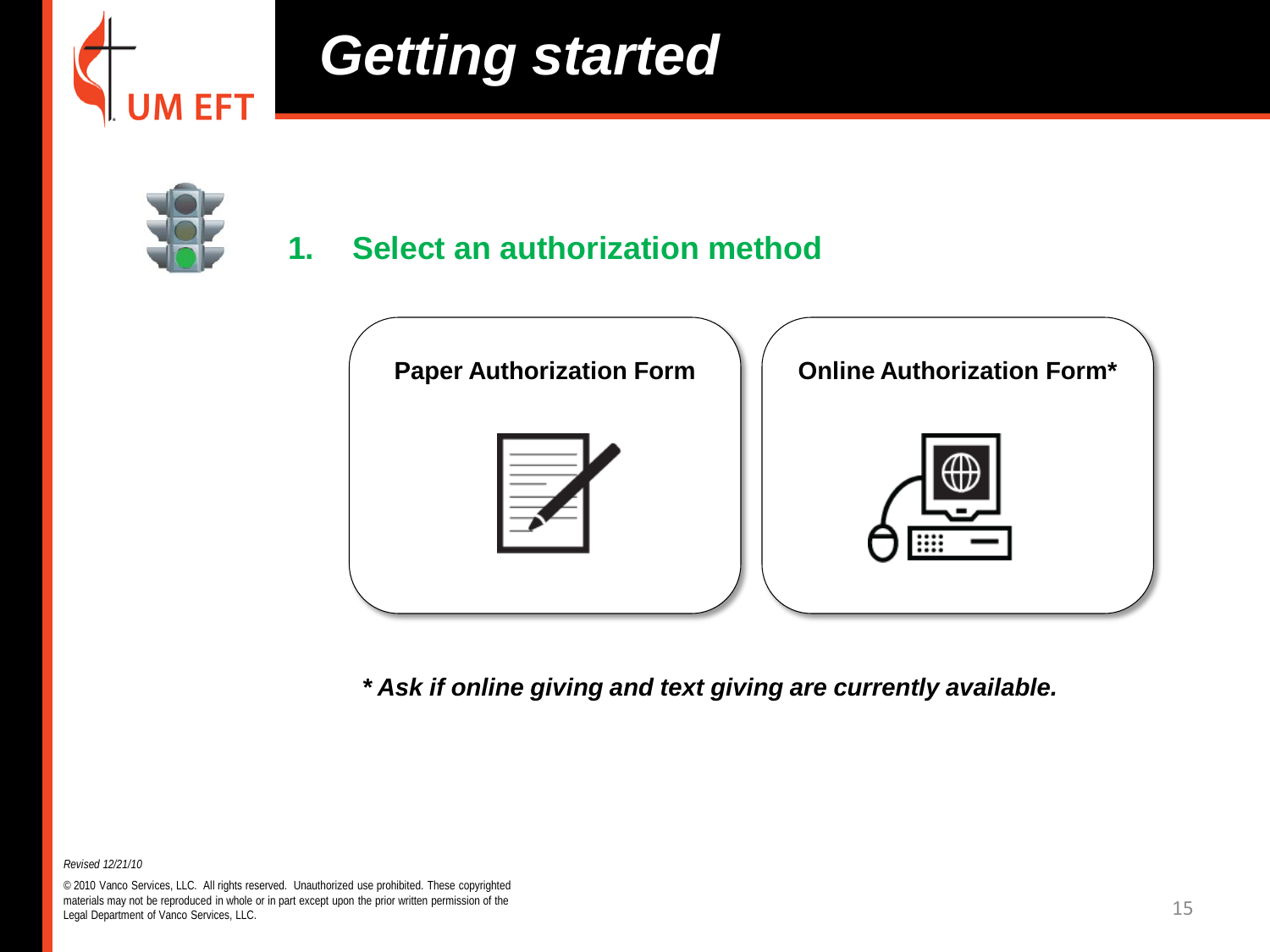

### *Getting started*



#### **2. Select a payment method**



*\* Ask which payment methods are currently available to you***.**

*Revised 12/21/10*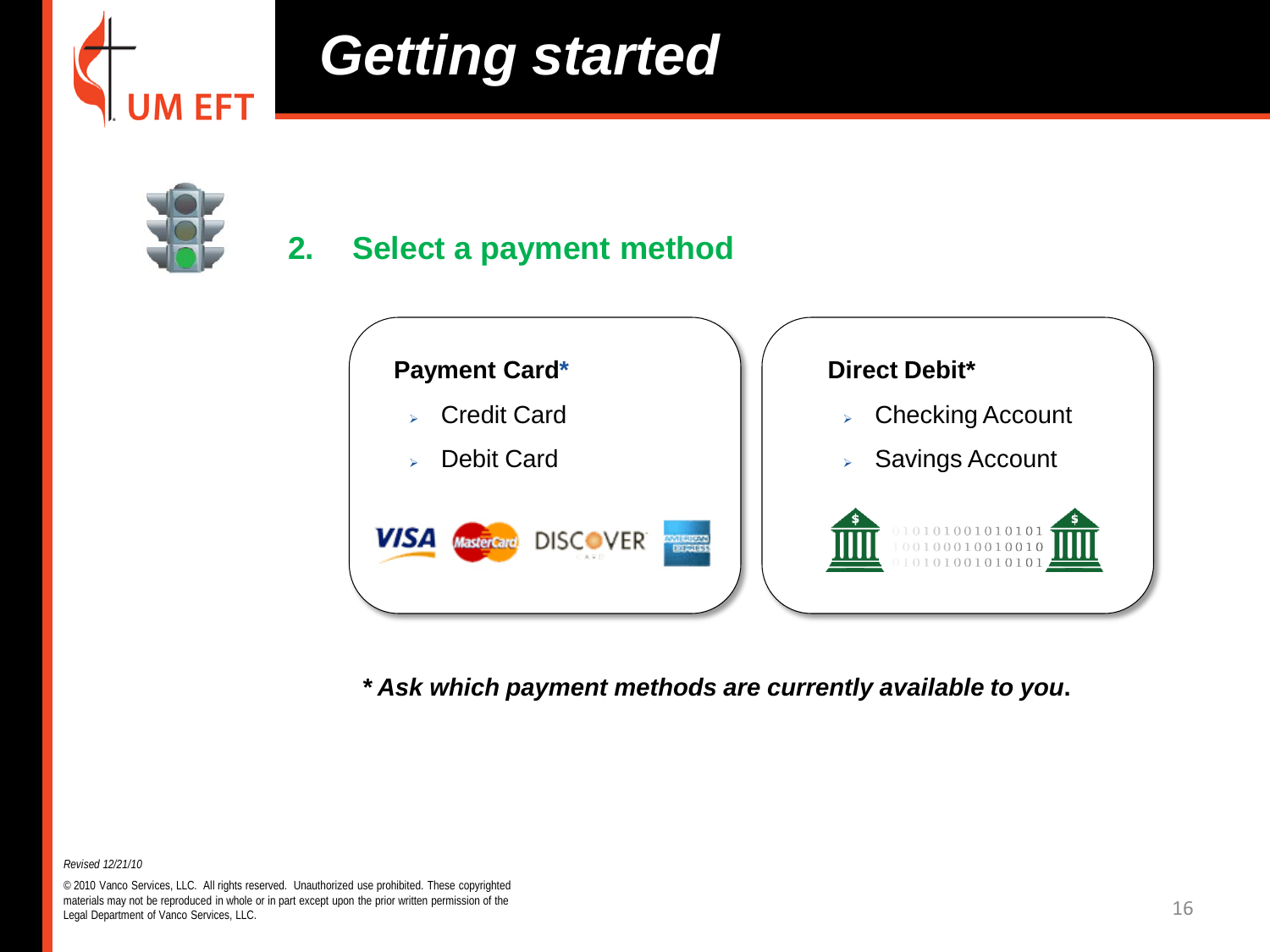

#### **Q. How do automatic contributions work?**

A. No matter which donation method you use, you will be asked to select a payment method, start date, frequency and contribution amount. On the date(s) scheduled, donations will be processed and deposited into the church bank account.



*Revised 12/21/10*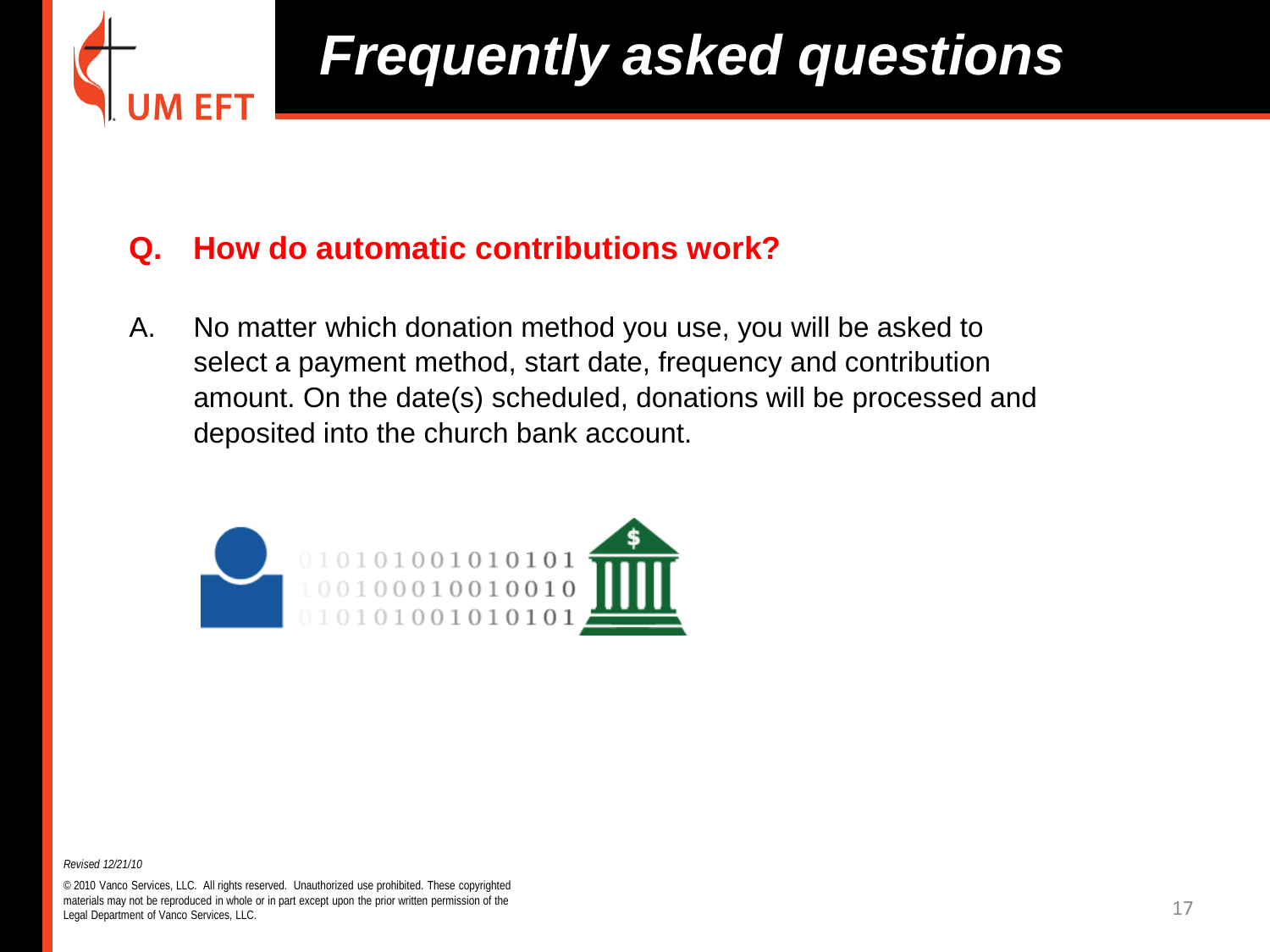

#### **Q. When will my contribution be processed?**

A. Your contribution will be processed each month on the date(s) you authorize.



#### 010101001010101 100100010010010 010101001010101

*Revised 12/21/10*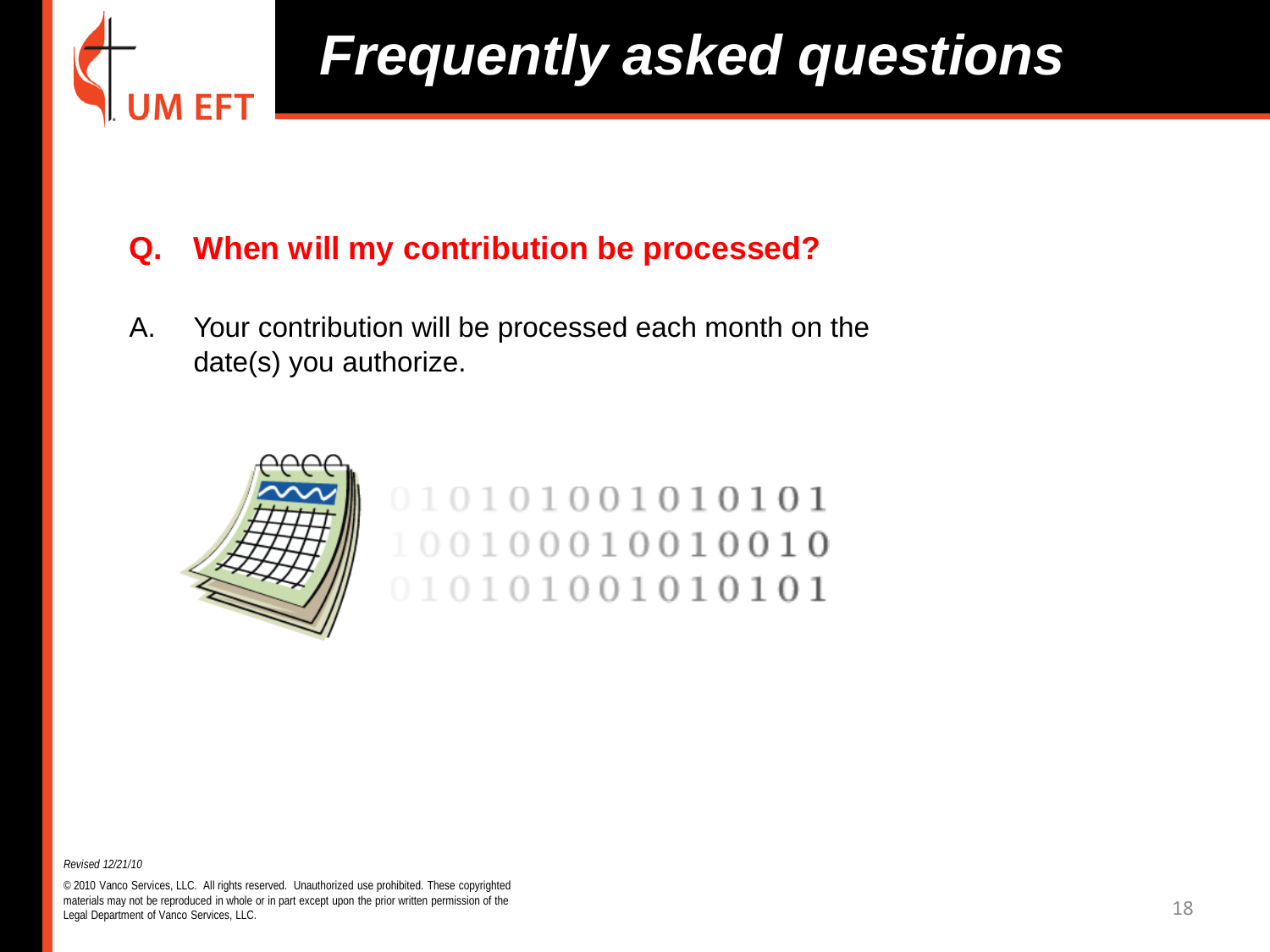

#### **Q. What can I use to show I made a donation?**

A. The itemized list of electronic transactions that appears on your bank or credit card statement can be used as proof of your donations.



*Revised 12/21/10*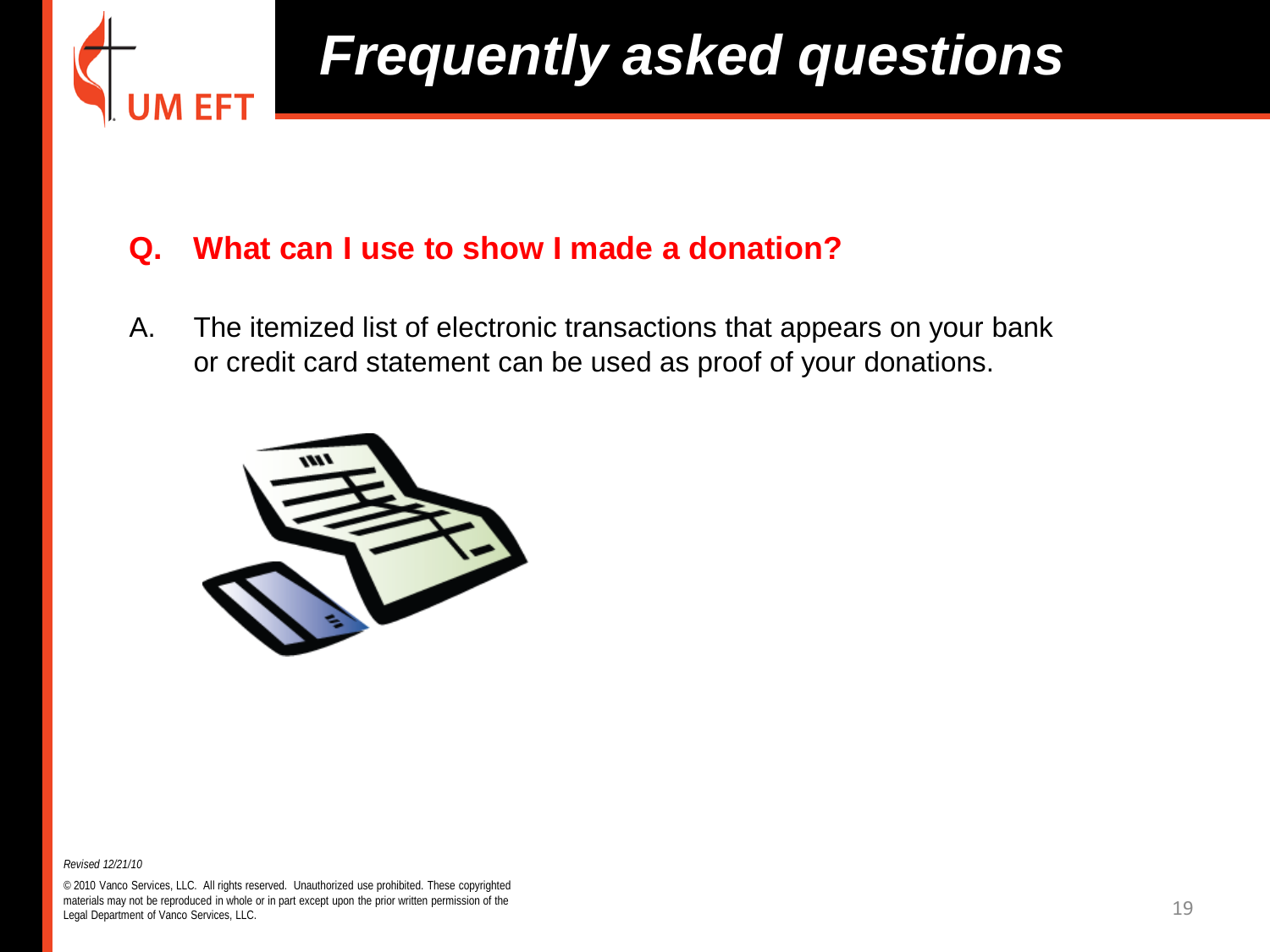

#### **Q. How safe is Electronic Giving?**

A. It is safer than writing checks or carrying cash. Secure donation services are provided by Vanco Services, LLC. Vanco processes electronic donations for more than 10,000 churches and nonprofit organizations.



*Revised 12/21/10*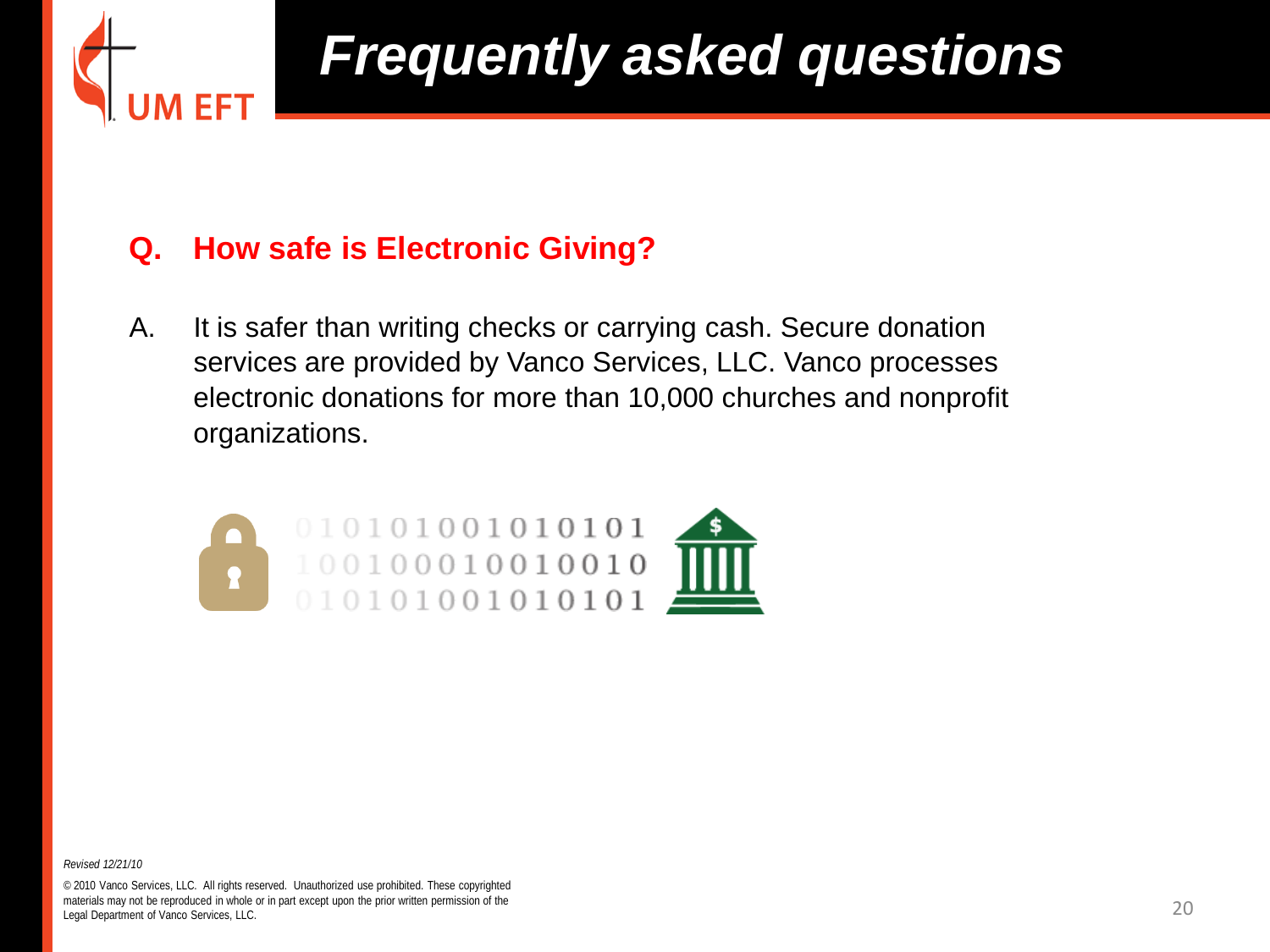

#### **Q. How can I still participate in the offering during services?**

- A. You can still display a symbolic act of giving by doing one of the following:
	- Write "I give electronically" on the outside of an envelope and place it in the offering plate, or
	- Contact the church office to request "I give electronically" cards to drop in the offering plate.



*Revised 12/21/10*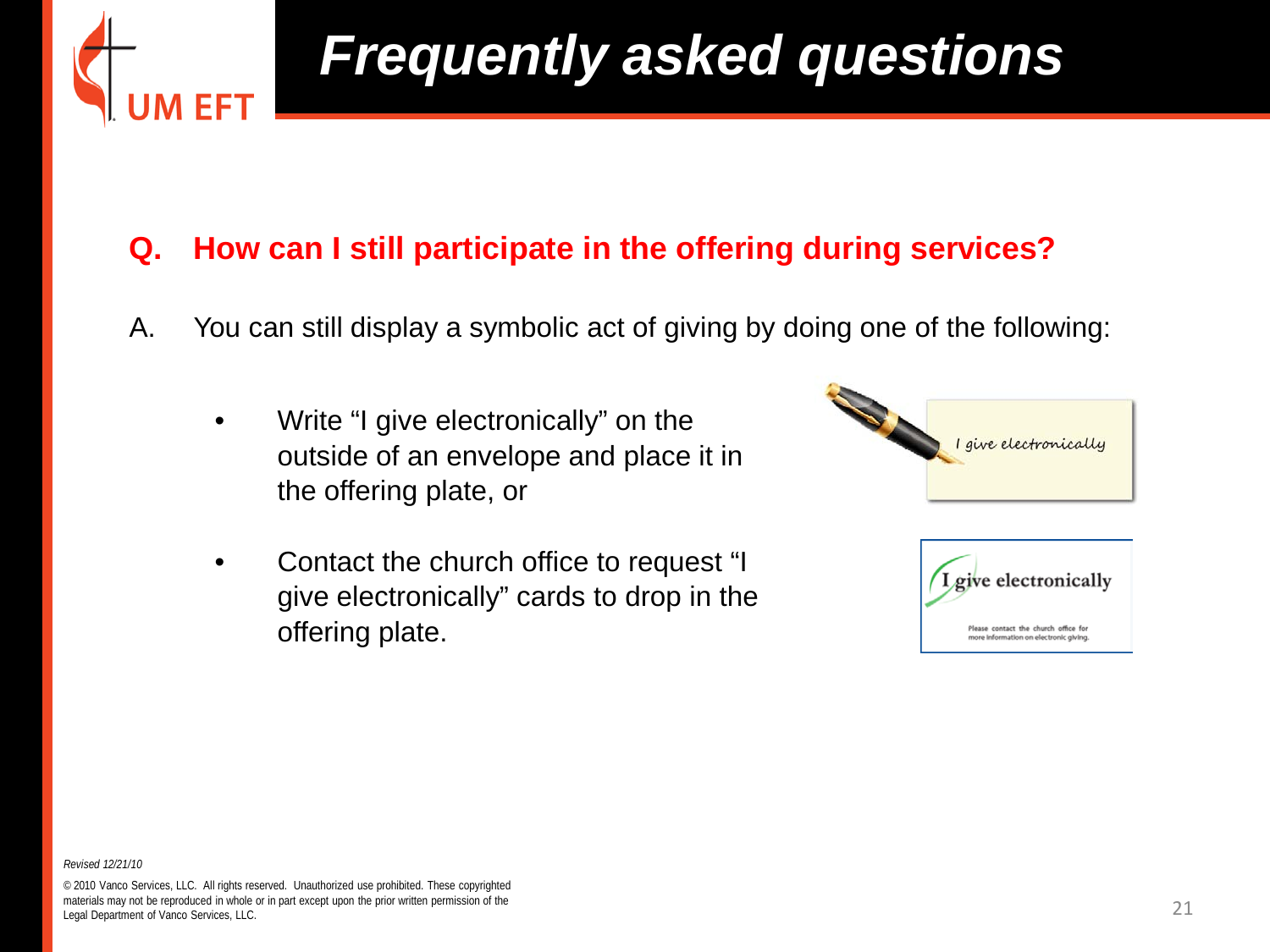

#### **Q. What if I need to cancel or temporarily place my donation on hold?**

A. You can cancel or suspend donations by notifying the church. (If you signed up online, you may have the option to go online to cancel or suspend your own donations.)



*Revised 12/21/10*